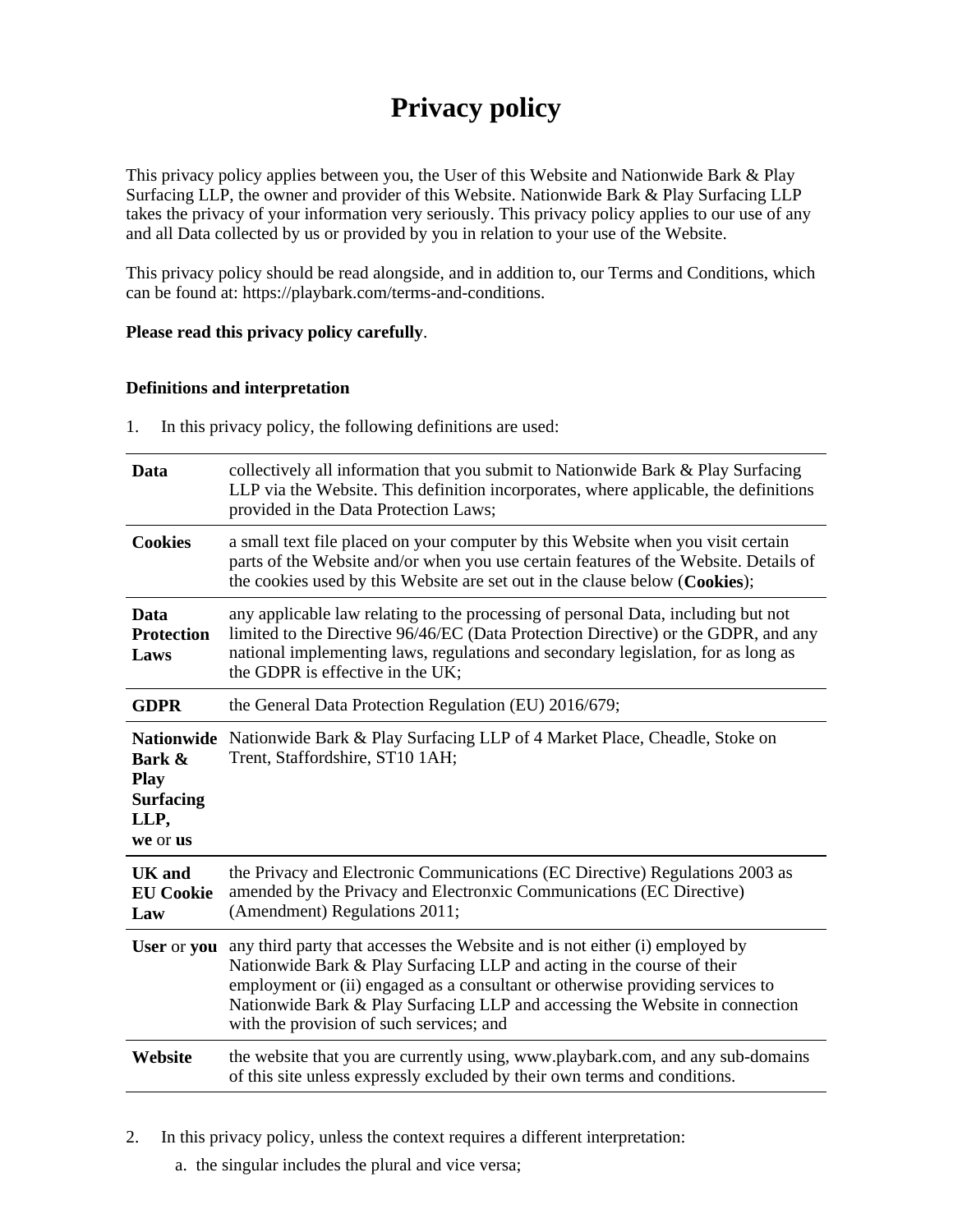- b. references to sub-clauses, clauses, schedules or appendices are to sub-clauses, clauses, schedules or appendices of this privacy policy;
- c. a reference to a person includes firms, companies, government entities, trusts and partnerships;
- d. "including" is understood to mean "including without limitation";
- e. reference to any statutory provision includes any modification or amendment of it;
- f. the headings and sub-headings do not form part of this privacy policy.

#### **Scope of this privacy policy**

- 3. This privacy policy applies only to the actions of Nationwide Bark & Play Surfacing LLP and Users with respect to this Website. It does not extend to any websites that can be accessed from this Website including, but not limited to, any links we may provide to social media websites.
- 4. For purposes of the applicable Data Protection Laws, Nationwide Bark & Play Surfacing LLP is the "data controller". This means that Nationwide Bark & Play Surfacing LLP determines the purposes for which, and the manner in which, your Data is processed.

# **Data collected**

- 5. We may collect the following Data, which includes personal Data, from you:
	- a. name;
	- b. gender;
	- c. contact Information such as email addresses and telephone numbers;
	- d. financial information such as credit / debit card numbers;
	- e. IP address (automatically collected);

in each case, in accordance with this privacy policy.

#### **How we collect Data**

- 6. We collect Data in the following ways:
	- a. data is given to us by you; and
	- b. data is collected automatically.

#### **Data that is given to us by you**

- 7. Nationwide Bark & Play Surfacing LLP will collect your Data in a number of ways, for example:
	- a. when you contact us through the Website, by telephone, post, e-mail or through any other means;
	- b. when you register with us and set up an account to receive our products/services;
	- c. when you enter a competition or promotion through a social media channel;
	- d. when you make payments to us, through this Website or otherwise;
	- e. when you elect to receive marketing communications from us;
	- f. when you use our services;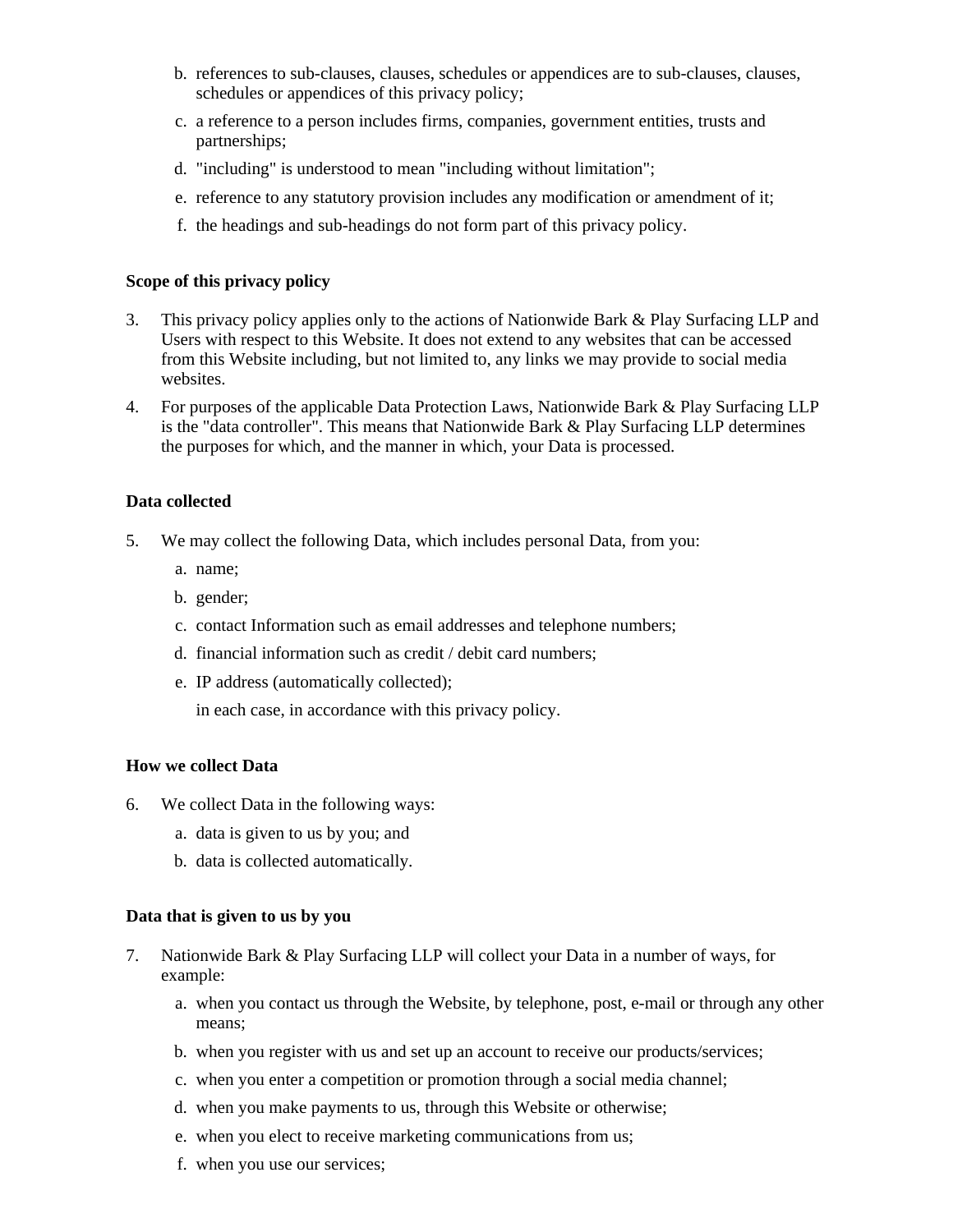in each case, in accordance with this privacy policy.

#### **Data that is collected automatically**

- 8. To the extent that you access the Website, we will collect your Data automatically, for example:
	- a. we automatically collect some information about your visit to the Website. This information helps us to make improvements to Website content and navigation, and includes your IP address, the date, times and frequency with which you access the Website and the way you use and interact with its content.
	- b. we will collect your Data automatically via cookies, in line with the cookie settings on your browser. For more information about cookies, and how we use them on the Website, see the section below, headed "Cookies".

# **Our use of Data**

- 9. Any or all of the above Data may be required by us from time to time in order to provide you with the best possible service and experience when using our Website. Specifically, Data may be used by us for the following reasons:
	- a. internal record keeping;
	- b. improvement of our products / services;
	- c. transmission by email of marketing materials that may be of interest to you;

in each case, in accordance with this privacy policy.

- 10. We may use your Data for the above purposes if we deem it necessary to do so for our legitimate interests. If you are not satisfied with this, you have the right to object in certain circumstances (see the section headed "Your rights" below).
- 11. For the delivery of direct marketing to you via e-mail, we'll need your consent, whether via an opt-in or soft-opt-in:
	- a. soft opt-in consent is a specific type of consent which applies when you have previously engaged with us (for example, you contact us to ask us for more details about a particular product/service, and we are marketing similar products/services). Under "soft opt-in" consent, we will take your consent as given unless you opt-out.
	- b. for other types of e-marketing, we are required to obtain your explicit consent; that is, you need to take positive and affirmative action when consenting by, for example, checking a tick box that we'll provide.
	- c. if you are not satisfied about our approach to marketing, you have the right to withdraw consent at any time. To find out how to withdraw your consent, see the section headed "Your rights" below.
- 12. When you register with us and set up an account to receive our services, the legal basis for this processing is the performance of a contract between you and us and/or taking steps, at your request, to enter into such a contract.
- 13. We may use your Data to show you Nationwide Bark & Play Surfacing LLP adverts and other content on other websites. If you do not want us to use your data to show you Nationwide Bark & Play Surfacing LLP adverts and other content on other websites, please turn off the relevant cookies (please refer to the section headed "Cookies" below).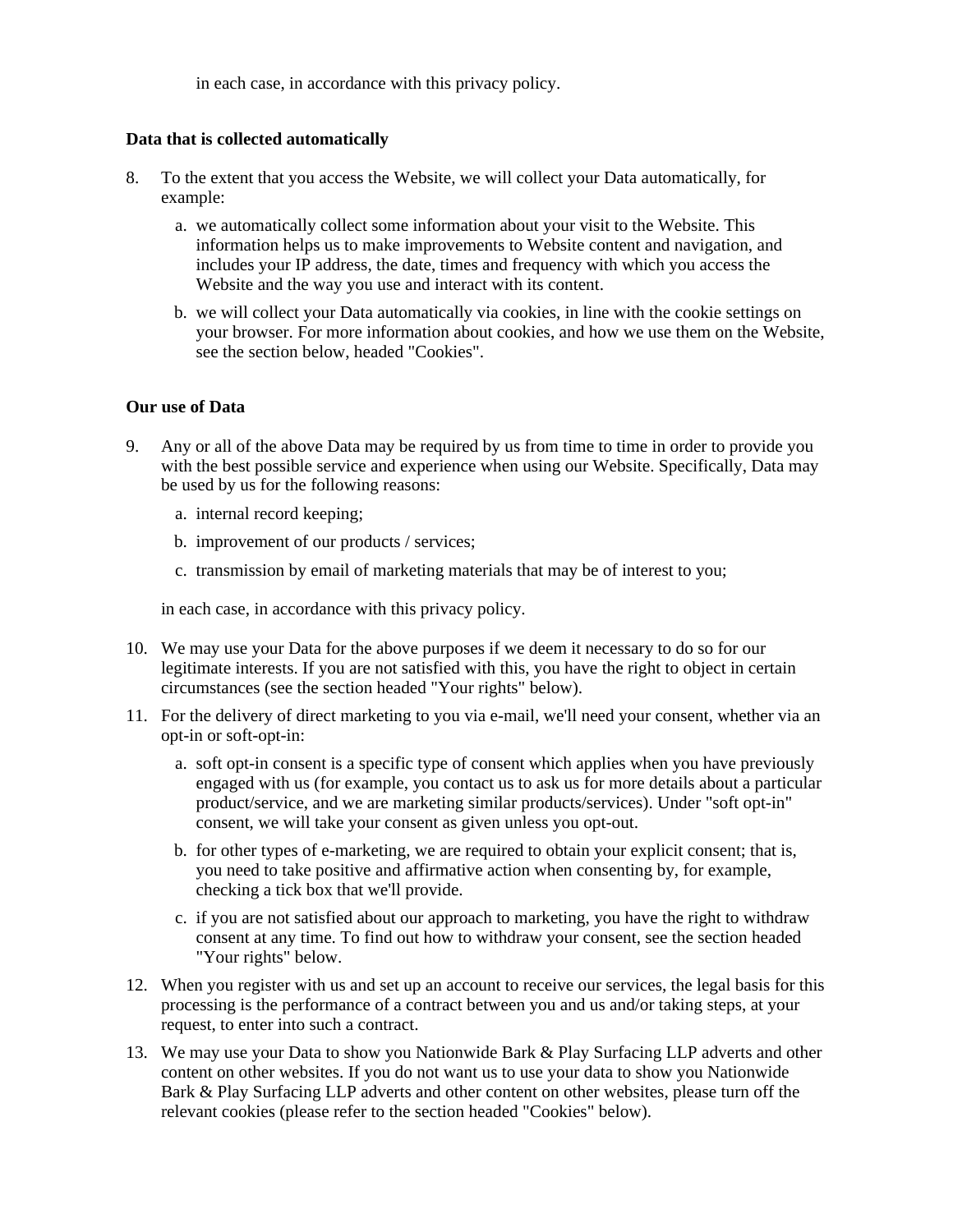#### **Who we share Data with**

- 14. We may share your Data with the following groups of people for the following reasons:
	- a. our employees, agents and/or professional advisors to process sales orders and to provide financial information to Company Accountants;
	- b. third party payment providers who process payments made over the Website to enable third party payment providers to process user payments and refunds;

in each case, in accordance with this privacy policy.

#### **Keeping Data secure**

- 15. We will use technical and organisational measures to safeguard your Data, for example:
	- a. access to your account is controlled by a password and a user name that is unique to you.
	- b. we store your Data on secure servers.
	- c. payment details are encrypted using SSL technology (typically you will see a lock icon or green address bar (or both) in your browser when we use this technology.
- 16. Technical and organisational measures include measures to deal with any suspected data breach. If you suspect any misuse or loss or unauthorised access to your Data, please let us know immediately by contacting us via this e-mail address: info@playbark.com.
- 17. If you want detailed information from Get Safe Online on how to protect your information and your computers and devices against fraud, identity theft, viruses and many other online problems, please visit www.getsafeonline.org. Get Safe Online is supported by HM Government and leading businesses.

#### **Data retention**

- 18. Unless a longer retention period is required or permitted by law, we will only hold your Data on our systems for the period necessary to fulfil the purposes outlined in this privacy policy or until you request that the Data be deleted.
- 19. Even if we delete your Data, it may persist on backup or archival media for legal, tax or regulatory purposes.

#### **Your rights**

- 20. You have the following rights in relation to your Data:
	- a. **Right to access** the right to request (i) copies of the information we hold about you at any time, or (ii) that we modify, update or delete such information. If we provide you with access to the information we hold about you, we will not charge you for this, unless your request is "manifestly unfounded or excessive." Where we are legally permitted to do so, we may refuse your request. If we refuse your request, we will tell you the reasons why.
	- b. **Right to correct** the right to have your Data rectified if it is inaccurate or incomplete.
	- c. **Right to erase** the right to request that we delete or remove your Data from our systems.
	- d. **Right to restrict our use of your Data** the right to "block" us from using your Data or limit the way in which we can use it.
	- e. **Right to data portability** the right to request that we move, copy or transfer your Data.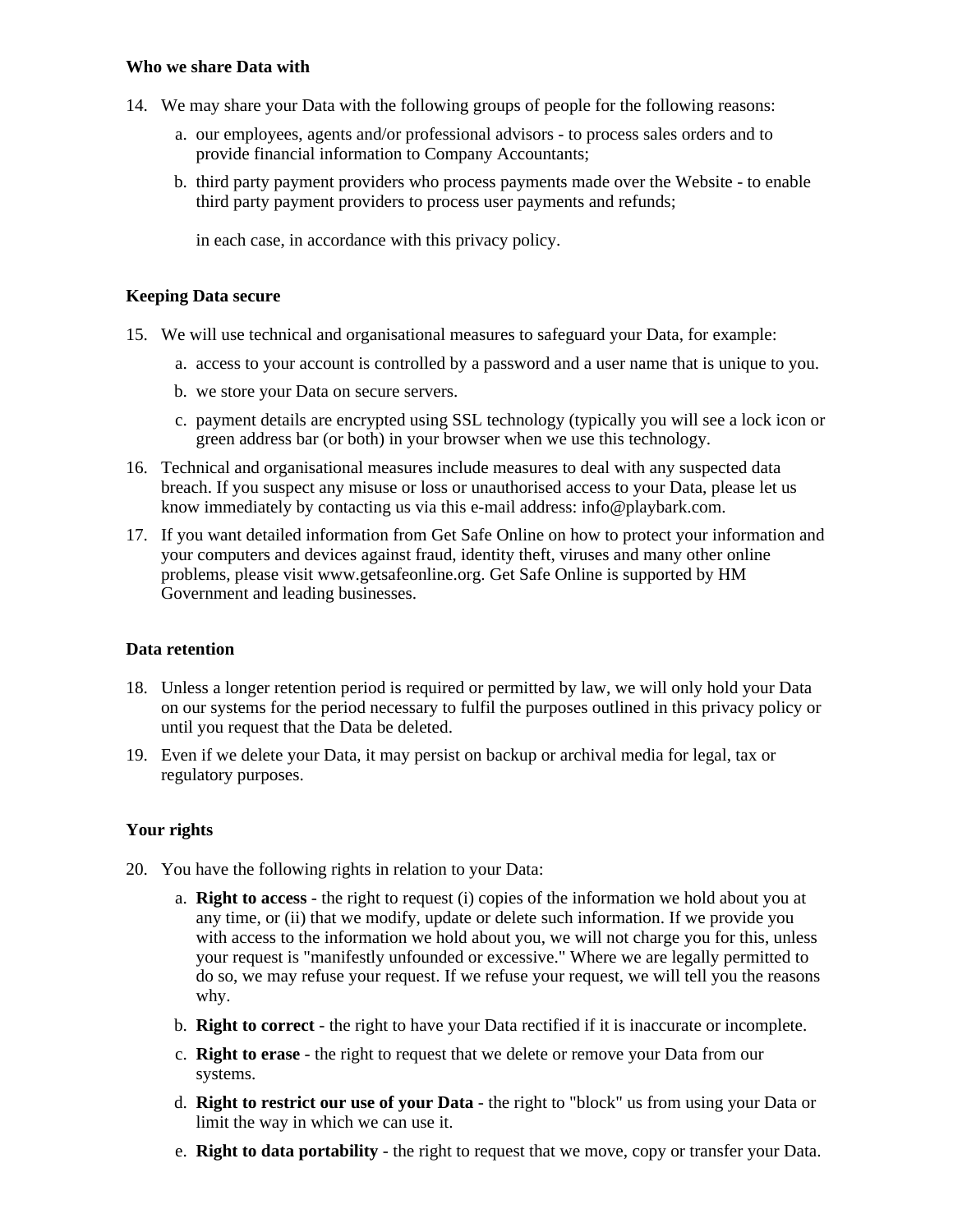- f. **Right to object** the right to object to our use of your Data including where we use it for our legitimate interests.
- 21. To make enquiries, exercise any of your rights set out above, or withdraw your consent to the processing of your Data (where consent is our legal basis for processing your Data), please contact us via this e-mail address: info@playbark.com.
- 22. If you are not satisfied with the way a complaint you make in relation to your Data is handled by us, you may be able to refer your complaint to the relevant data protection authority. For the UK, this is the Information Commissioner's Office (ICO). The ICO's contact details can be found on their website at https://ico.org.uk/.
- 23. It is important that the Data we hold about you is accurate and current. Please keep us informed if your Data changes during the period for which we hold it.

# **Links to other websites**

24. This Website may, from time to time, provide links to other websites. We have no control over such websites and are not responsible for the content of these websites. This privacy policy does not extend to your use of such websites. You are advised to read the privacy policy or statement of other websites prior to using them.

#### **Changes of business ownership and control**

- 25. Nationwide Bark & Play Surfacing LLP may, from time to time, expand or reduce our business and this may involve the sale and/or the transfer of control of all or part of Nationwide Bark & Play Surfacing LLP. Data provided by Users will, where it is relevant to any part of our business so transferred, be transferred along with that part and the new owner or newly controlling party will, under the terms of this privacy policy, be permitted to use the Data for the purposes for which it was originally supplied to us.
- 26. We may also disclose Data to a prospective purchaser of our business or any part of it.
- 27. In the above instances, we will take steps with the aim of ensuring your privacy is protected.

# **Cookies**

- 28. This Website may place and access certain Cookies on your computer. Nationwide Bark & Play Surfacing LLP uses Cookies to improve your experience of using the Website and to improve our range of products and services. Nationwide Bark & Play Surfacing LLP has carefully chosen these Cookies and has taken steps to ensure that your privacy is protected and respected at all times.
- 29. All Cookies used by this Website are used in accordance with current UK and EU Cookie Law.
- 30. Before the Website places Cookies on your computer, you will be presented with a message bar requesting your consent to set those Cookies. By giving your consent to the placing of Cookies, you are enabling Nationwide Bark & Play Surfacing LLP to provide a better experience and service to you. You may, if you wish, deny consent to the placing of Cookies; however certain features of the Website may not function fully or as intended.
	- **Type of Cookie Purpose** Strictly necessary cookies These are cookies that are required for the operation of our website. They include, for example, cookies that enable you to log into secure areas of our website, use a shopping cart or
- 31. This Website may place the following Cookies: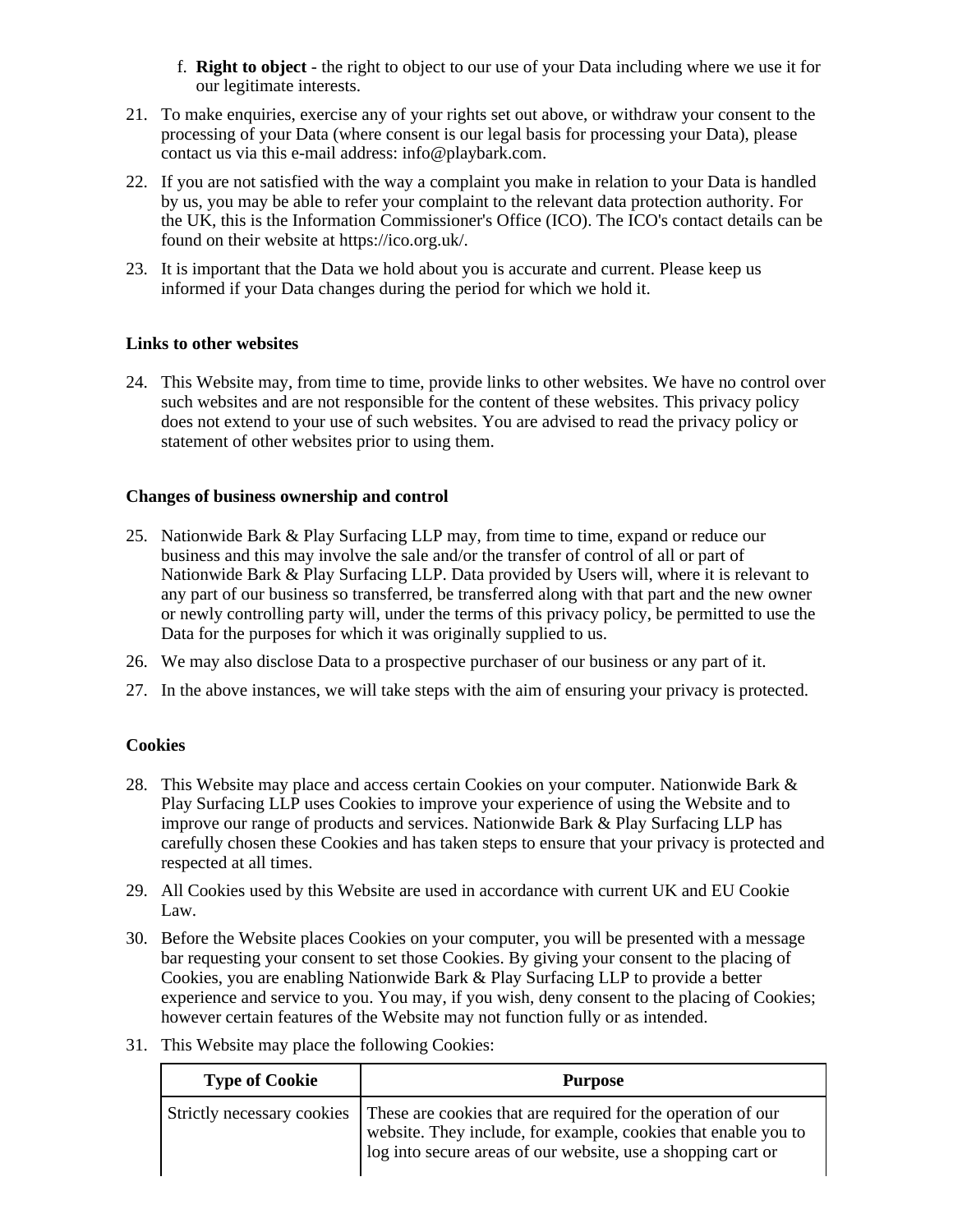|                                   | make use of e-billing services.                                                                                                                                                                                                                                                                                       |
|-----------------------------------|-----------------------------------------------------------------------------------------------------------------------------------------------------------------------------------------------------------------------------------------------------------------------------------------------------------------------|
| Analytical/performance<br>cookies | They allow us to recognise and count the number of visitors and<br>to see how visitors move around our website when they are<br>using it. This helps us to improve the way our website works,<br>for example, by ensuring that users are finding what they are<br>looking for easily.                                 |
| Functionality cookies             | These are used to recognise you when you return to our website.<br>This enables us to personalise our content for you, greet you by<br>name and remember your preferences (for example, your choice<br>of language or region).                                                                                        |
| Targeting cookies                 | These cookies record your visit to our website, the pages you<br>have visited and the links you have followed. We will use this<br>information to make our website and the advertising displayed<br>on it more relevant to your interests. We may also share this<br>information with third parties for this purpose. |

- 32. You can find a list of Cookies that we use in the Cookies Schedule.
- 33. You can choose to enable or disable Cookies in your internet browser. By default, most internet browsers accept Cookies but this can be changed. For further details, please consult the help menu in your internet browser.
- 34. You can choose to delete Cookies at any time; however you may lose any information that enables you to access the Website more quickly and efficiently including, but not limited to, personalisation settings.
- 35. It is recommended that you ensure that your internet browser is up-to-date and that you consult the help and guidance provided by the developer of your internet browser if you are unsure about adjusting your privacy settings.
- 36. For more information generally on cookies, including how to disable them, please refer to aboutcookies.org. You will also find details on how to delete cookies from your computer.

#### **General**

- 37. You may not transfer any of your rights under this privacy policy to any other person. We may transfer our rights under this privacy policy where we reasonably believe your rights will not be affected.
- 38. If any court or competent authority finds that any provision of this privacy policy (or part of any provision) is invalid, illegal or unenforceable, that provision or part-provision will, to the extent required, be deemed to be deleted, and the validity and enforceability of the other provisions of this privacy policy will not be affected.
- 39. Unless otherwise agreed, no delay, act or omission by a party in exercising any right or remedy will be deemed a waiver of that, or any other, right or remedy.
- 40. This Agreement will be governed by and interpreted according to the law of England and Wales. All disputes arising under the Agreement will be subject to the exclusive jurisdiction of the English and Welsh courts.

#### **Changes to this privacy policy**

41. Nationwide Bark & Play Surfacing LLP reserves the right to change this privacy policy as we may deem necessary from time to time or as may be required by law. Any changes will be immediately posted on the Website and you are deemed to have accepted the terms of the privacy policy on your first use of the Website following the alterations.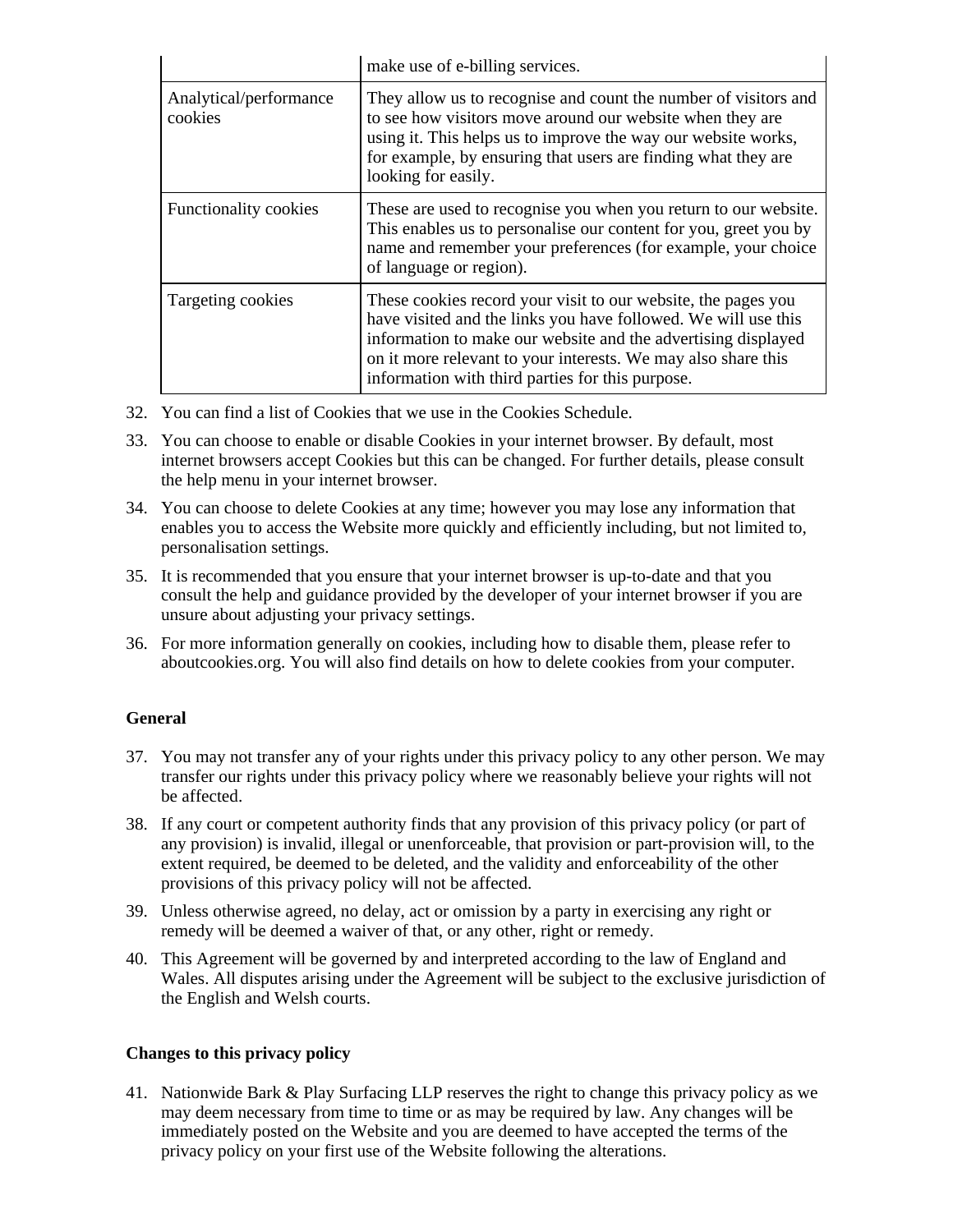You may contact Nationwide Bark & Play Surfacing LLP by email at info@playbark.com.

# **Attribution**

42. This privacy policy was created using a document from **Rocket Lawyer** (https://www.rocketlawyer.co.uk).

**25 May 2018**